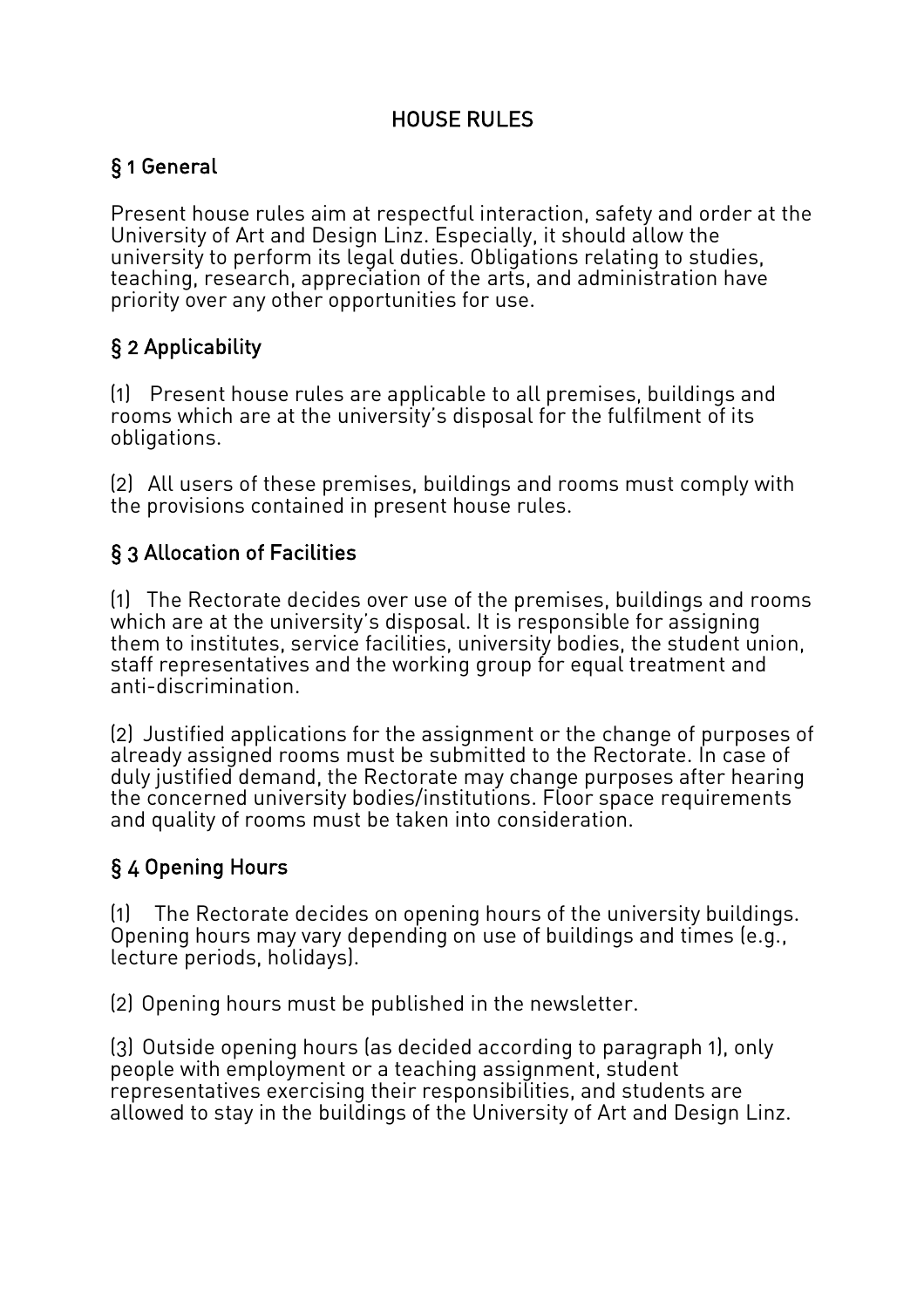# § 5 Office Service Hours

(1) All bodies and heads of organisational units of the University of Art and Design Linz must decide on appropriate office hours open to the public in consultation with the Rectorate.

(2) These office hours must be published on the website, official bulletin boards or next to office entrances.

### § 6 Information Space and Vending Machines

(1)

Assignment of information space is the Rectorate's responsibility. University institutes and student and staff representation must be prioritised.

(2) In exceptional cases, especially before elections (Student Union Act,<br>UG 2002, ArbVerfG, or PVG), the Rectorate may provide additional space for information.

(3) News bulletins placed on non-designated spaces (e.g., doors, lifts, walls, pillars) are forbidden and must be removed.

(4) Depending on available space, information space may be assigned to other institutions (e.g., academic associations, cooperation partners).

(5) Assignment of information space must be revoked if the space is used inappropriately or if it has not been used at all for a longer period of time. 'Inappropriate use' applies especially to the violation of legal regulations.

(6) If university members wish to set up an information desk, they require the Rectorate's approval.

(7) Setting up a vending machine in a publicly accessible spot requires the Rectorate's approval. The Rectorate decides on the required reimbursement of expenses. The responsible Department of Central Administration will keep records.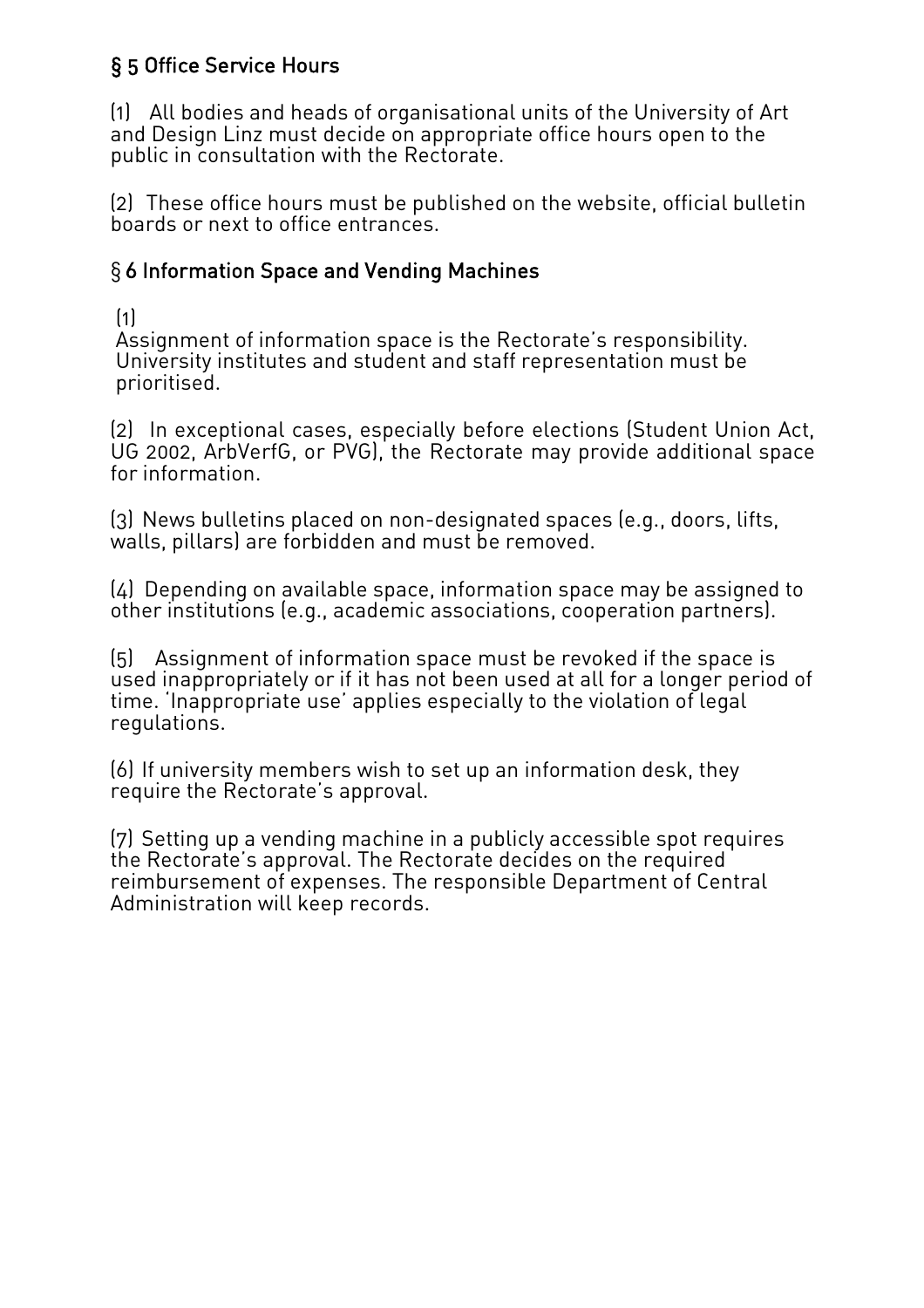## § 7 Access to Buildings

(1) People employed by the University of Art and Design Linz, student representatives and students of the University of Art and Design Linz are entitled to media which can be used for identification in case of access control or to receive keys allowing access to workstations for professional purposes. Lecturers require approval by the Rectorate or the head of the respective institute/department.

Access authorisation is limited in time and space depending on actual demand. For reasons of work safety, access to workshops may require presentation of a valid training certificate. Upon request, people staying in university buildings are required to inform facility management/security staff of which access media are used for identification in the access control system.

(2) The Department of Building Services and Utilities is responsible for managing and assigning access control media and keeping corresponding records. The department is entitled to revoke access without prior request if security requires it. However, the legally responsible university bodies and the people affected must be informed immediately.

(3) Receipt of a key/access medium obliges the recipient: a) not to hand over the key/access medium to any other people (no exceptions);

b) not to have any copies made of the key/access medium (no exceptions);

c) to report potential loss to the Department of Building Services and Utilities immediately.<br>d) to return the key immediately with the end of employment/activities or

completion of studies.

(4) In the event of loss of a key, a notice of loss must be filed with the police. Loss of an access medium must be reported to the Department of Building Services and Utilities immediately so it can be deactivated. The amount of costs to be reimbursed (for loss and reissue) is decided by the rectorate. The amount depends on actual expenses.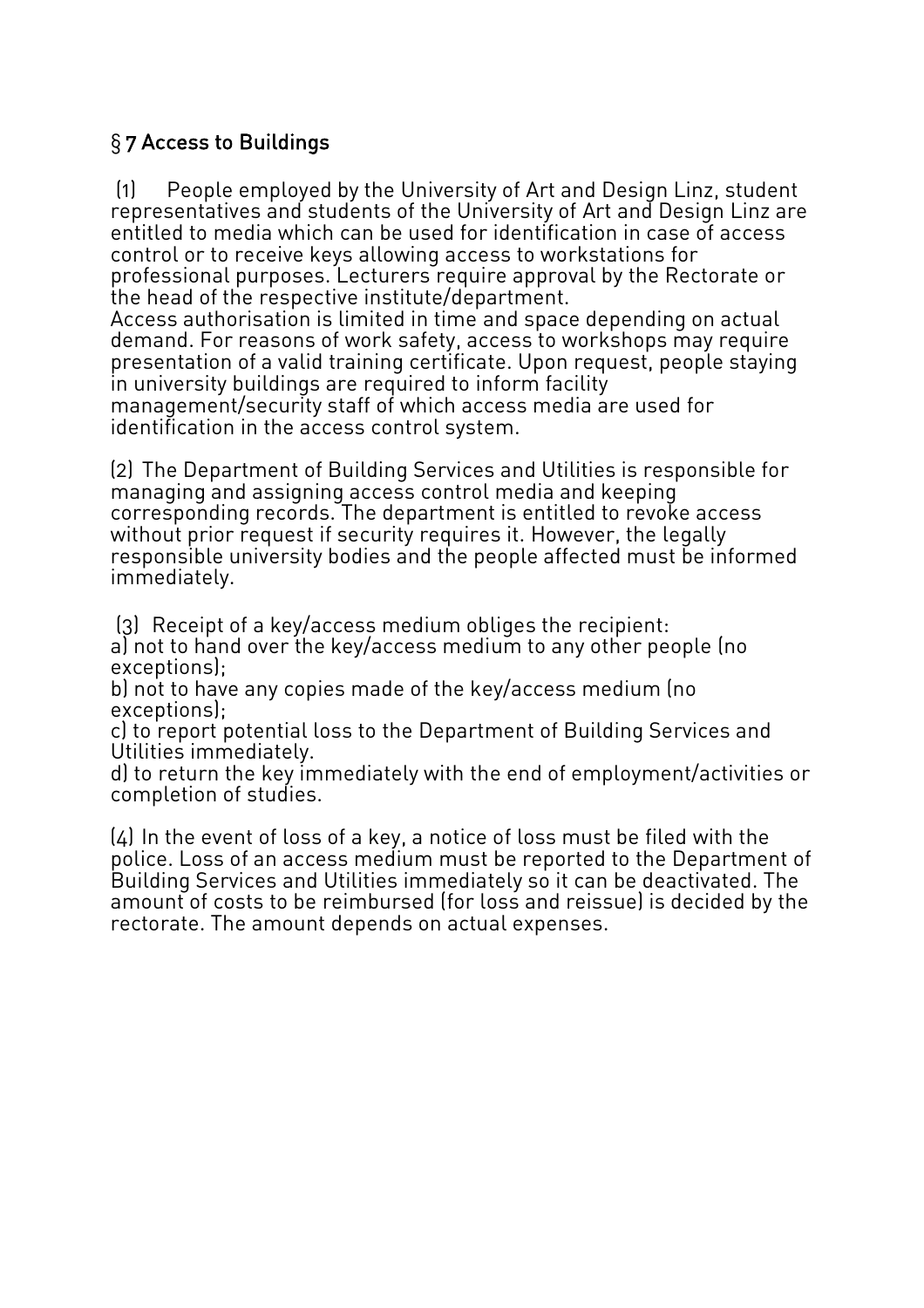## § 8 Telephone, Fax, Photocopiers and IT Workstations

(1) Telephones, photocopiers and fax machines installed in university rooms are designated for professional use only. In urgent cases, private use is possible against reimbursement.

(2) Regarding IT workstations, the IT regulations of Central Administration (Zentraler Informatikdienst - ZID) apply.

#### § 9 General Instructions for Use

(1) All buildings and premises of the University of Art and Design Linz must be used conserving buildings, furniture and other equipment as well as possible – with particular regard to the economic use of energy<br>(power, heating, materials). All university members are obliged to act<br>accordingly. Defects or damage regarding buildings, wiring, equipment, appliances etc. must be reported to Central Administration (Department of Building Services and Utilities) immediately.

(2) Found items should be taken to the central info point on the ground floor (Hauptplatz 6). They will be kept there for one month and subsequently taken to the lost-property office of the city of Linz. The university will assume no liability for found objects.

(3) Compliance with all other university regulations such as fire safety regulations, IT regulations (ZID), regulations for the use of the library, studios and workshops, or event regulations is mandatory as well.

- (4) In the event of accidents on university premises resulting in injury, initiate first aid measures immediately.
	- (5) The following is forbidden:
- 1. Any party-political activities (in speech or writing), with the exception of the rights stipulated in the following legislation: HochschülerInnenschaftsgesetz; ArbVerfGM; Bundespersonalvertretungsgesetz
	- 2. Any form of sales or commercial distribution, except in designated rooms or if the Rectorate approves (with regard to room/facility usage regulations of the University of Art and Design Linz).
	- 3. Collections of any kind, unless approved by the Rectorate (e.g., charity collections).
	- 4. Distribution of leaflets or affixing of posters contrary to the regulations of § 6 of the house rules.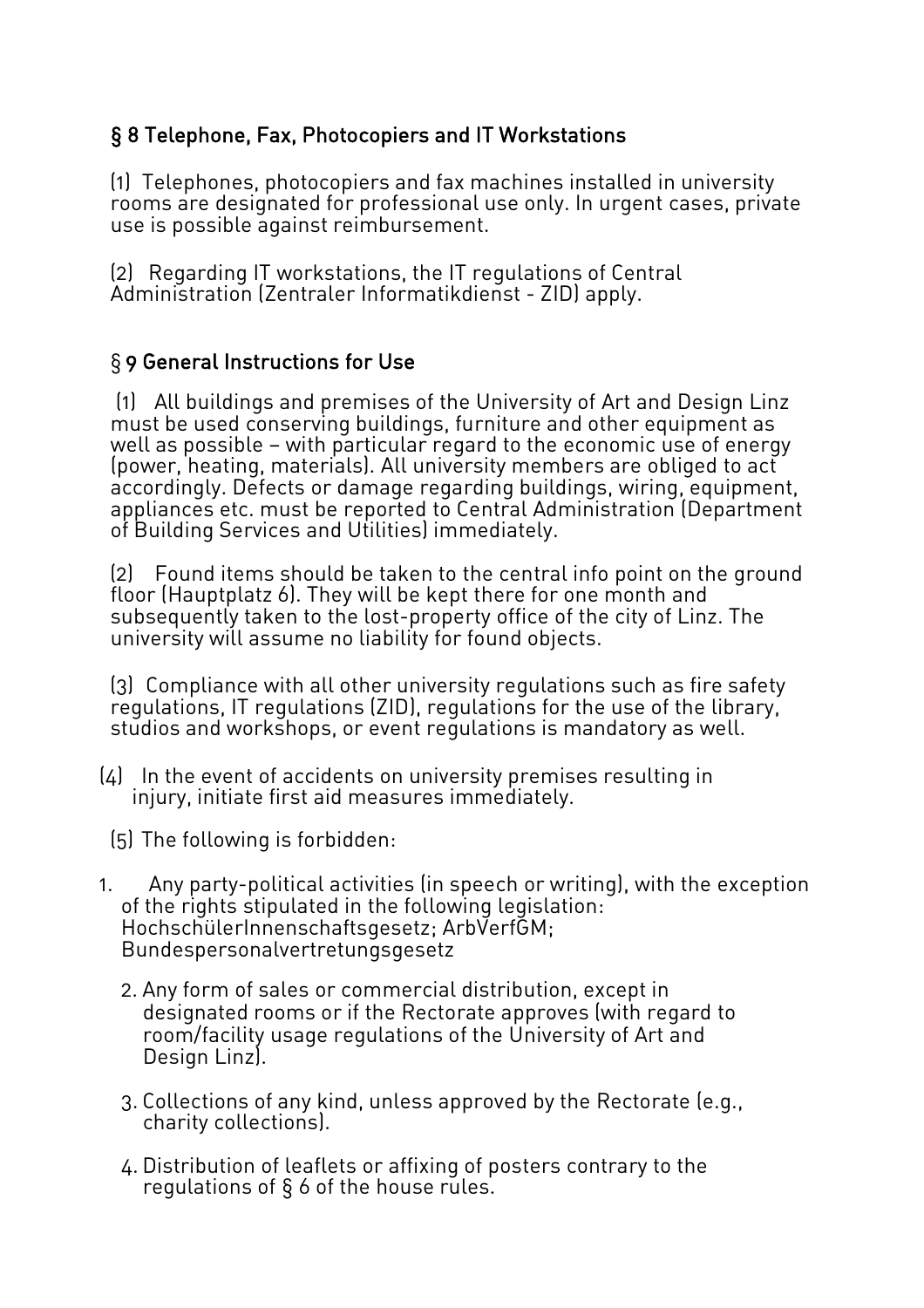- 5. If you use private network-dependent electronic appliances, make sure that they comply with safety norms and standards CE and GS and that they are functional and undamaged. The department heads have a right of objection.
- 6. Smoking in any university rooms.
- 7. Bringing a pet to a university building.
- 8. Bringing and parking bicycles or any other vehicles in university rooms.
- 9. Any unauthorised change of university facilities/equipment by university members or others.
- 10. Removal, damaging or concealing of posters/placards relating to safety and order (safety devices, exit routes etc.).

(6) University members must take all measures in their power necessary for guaranteeing problem-free operations regarding teaching, research, appreciation of the arts and administration.

Especially the Rectorate must be informed via Central Administration in the following events:

- 1. Unusual events;
- 2. Breaches of house rules or fire safety regulations if safety measures are necessary in order to prevent damage or if there is a risk of criminal offence.
- 3. In the event of a student being involved in an accident, the head of the organisational unit reports the incident (if the accident relates to the organisational unit). In other cases, the course lecturer will report the accident to the Rectorate.

(7) All university members are obliged to contribute to the clarification of facts in case of a breach of house rules.

(8) Official regulations and permissions for use of the buildings must be taken into consideration.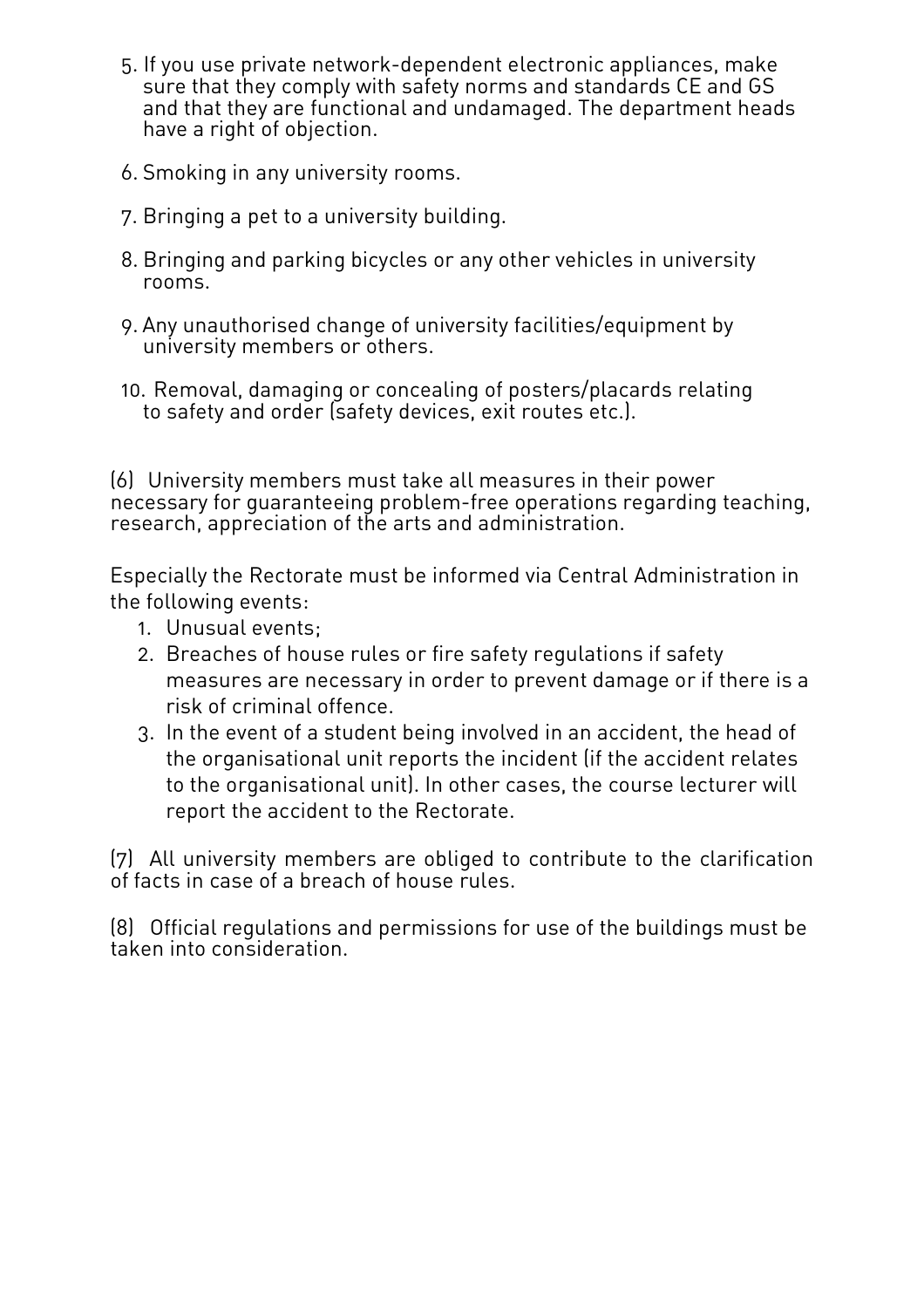(9) The bodies and the heads of organisational units are responsible for keeping escape routes and exits clear (within their areas of competence).

(10) The bodies, the heads of organisational units and the responsible employees of Central Administration must monitor correct use of the university's facilities, keep corresponding records of the organisational units and designate employees responsible for inventory.

(11) In the execution of house rules, decisions by the responsible monitoring bodies must be followed immediately. If monitoring bodies find users of university facilities apparently breaching house rules, users must present identification upon request. Monitoring bodies are also required to provide identification upon request. The Rectorate must be informed of the situation in writing.

(12) Before leaving the rooms, windows must be shut and the lights and power-consuming appliances must be turned off.

(13) All university members and other users of university resources are liable for damages to university facilities/equipment caused by themselves in compliance with civil law. For employees, regulations of the Public Officers Liability Act and the Employee Liability Act apply. For students, the Employee Liability Act applies correspondingly.

#### § 10 Guarantee of Security and Order

Any behaviour which might disturb peace, order or safety on university premises is forbidden.

#### § 11 Violations of Security and Order

In case of violations of security and order or endangerment of university members or safe university operations, the Rectorate may decide on immediate restrictions of use concerning people as well as institutions/facilities (in compliance with the principle of proportionality).